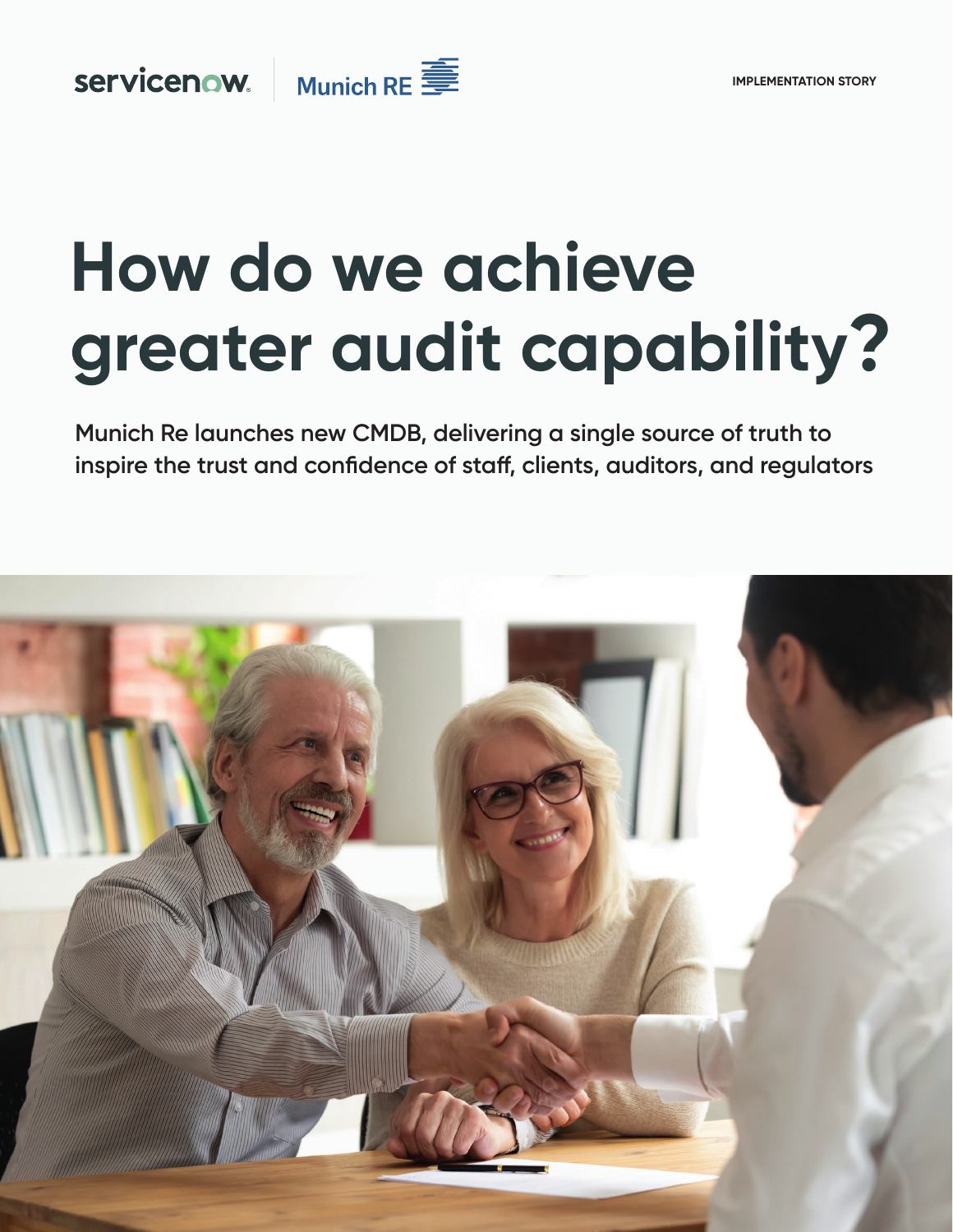



**Munich Re stands for innovative strength and outstanding risk expertise. The company is driving digital transformation in the insurance industry worldwide, breaking new ground in risk assessment and developing new products and services for every new type of risk.** 

#### **Challenge**

Replace legacy technologies, systems and multiple manual processes, with a single, enterprise-wide CMDB

#### **Products**

- ServiceNow® IT Operations Management
- ServiceNow® Configuration Management Database

#### **Solution**

Launched new, state-of-the-art CMDB providing single-pane-of-glass visibility and automated access to all assets and data sources

# **The world's leading authority on risk**

Munich Re takes care of risks of varying complexity and severity, whether it's a rocket launch, cyberattack, or global pandemic, and is active in all lines of insurance worldwide. With more than 140 years of risk expertise and 40,000 employees in 50 countries, Munich Re is the reliable partner for the global insurance industry and its clients.

#### **Meeting stringent regulations**

Munich Re is at the forefront of the technology revolution that is transforming the insurance industry, both in the availability and power of data analytics in the understanding and calculation of risk, and in the development of ground-breaking digital products and services for clients.

Today's financial institutions are also operating in an increasingly complex regulatory environment. Like every other financial organization in Germany, Munich Re must meet stringent requirements set by BaFin, the financial supervisory authority responsible for ensuring the stability and integrity of the German financial system. But it must also meet the regulations in other countries.

**9 mths** to deliver a 15-month project



of CMDB key components discovered automatically



# **30%**

more SQL databases discovered when compared to previous manual systems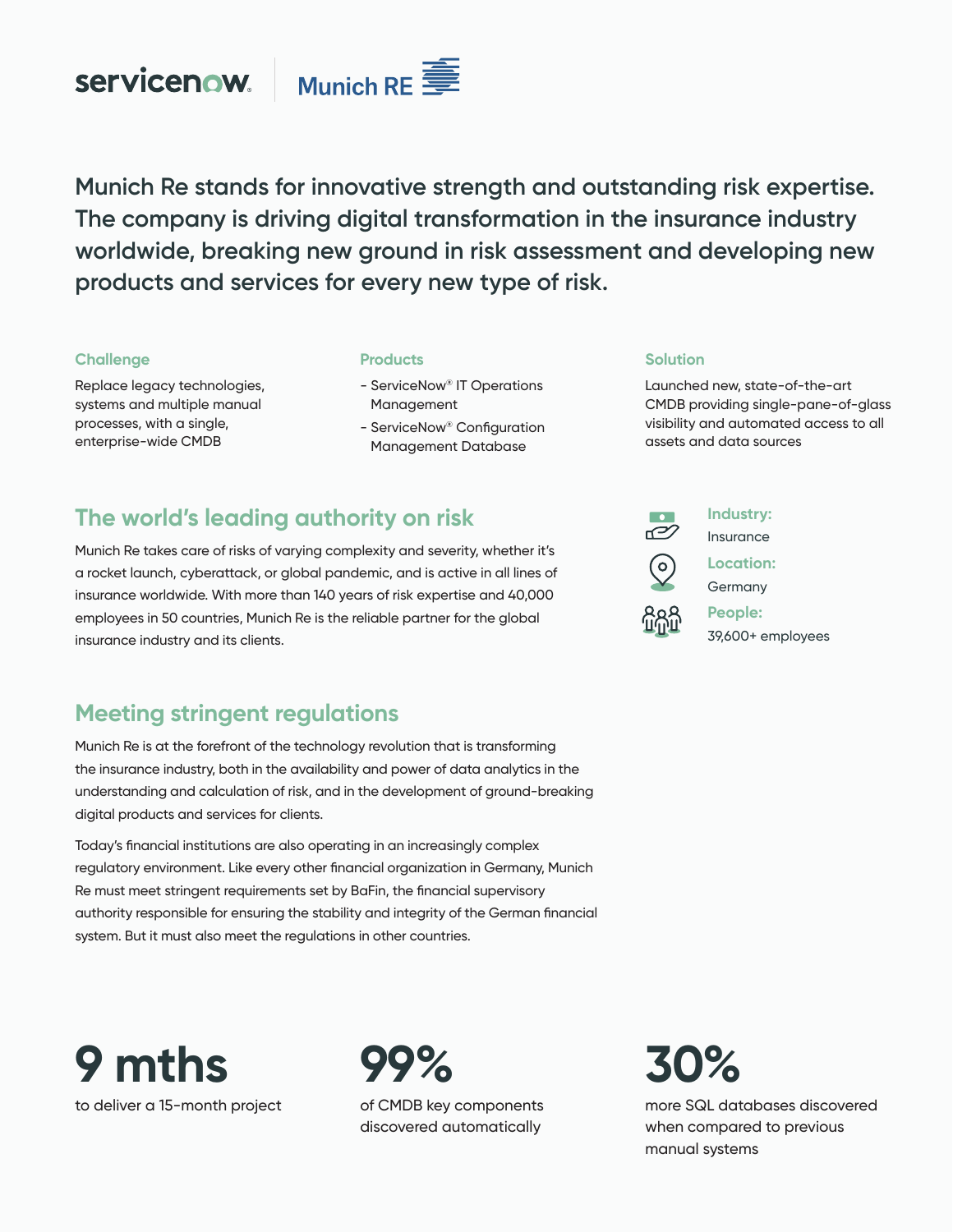servicenow.



# **State-of-the-art visibility and control**

As part of a major internal service and digital transformation program, Munich Re commissioned the development of a new, state-of-the-art ServiceNow Configuration Management Database (CMDB). It provides a consistent taxonomy for all configuration items used across Munich Re's IT ecosystem. Centrally controlled, it enables automated access to all assets and data sources used groupwide. Previously, the IT teams used countless individual databases, often in manually maintained spreadsheets, and along with them, several homegrown applications to manage this data. "There was no end-to-end view of the business processes for the IT assets used across the group," says Richard Fothergill, Global Head of IT Service Management, Munich Re.

Introducing a ServiceNow CMDB would not only deliver substantial process and efficiency benefits for the company by providing a consistent view of the group's IT estate, but it would also enable it to respond precisely and at speed to all regulatory and audit data requirements.

### **Fast delivery thanks to ITOM Discovery**

By developing a lean and agile approach, combined with a small pilot at one data center, ServiceNow and its London-based Premier Partner, CloudStratex, reduced the projected program timetable from 15 months to just nine, while delivering impressive results. With ITOM Discovery, 99% of all critical components of Munich Re's IT environment were discovered automatically. "We expected 80% and achieved 99%, that's fantastic," enthuses Duncan Docherty, CTO, CloudStratex, adding that the team was only able to do this thanks to the behavior-led approach chosen. Being part of the capabilities proposed by ITOM Discovery, the behavior-led approach enables a quick grasp of all error patterns across the target estate by theme, rather than forcing the team to look at individual data centers one by one.

The program embraced more than 30 sites and data centers instead of the projected 15, and more than 30% more SQL databases were found than anticipated.

We now have a single CMDB providing a single version of the truth – an enterprise-wide tool that everyone in Munich Re uses. ServiceNow is now a strategic platform for Munich Re and the first question everyone asks is: 'Can ServiceNow do it?'

#### **Peter Schmidt**

Head of Global ITSM Process and Tool Governance, Munich Re